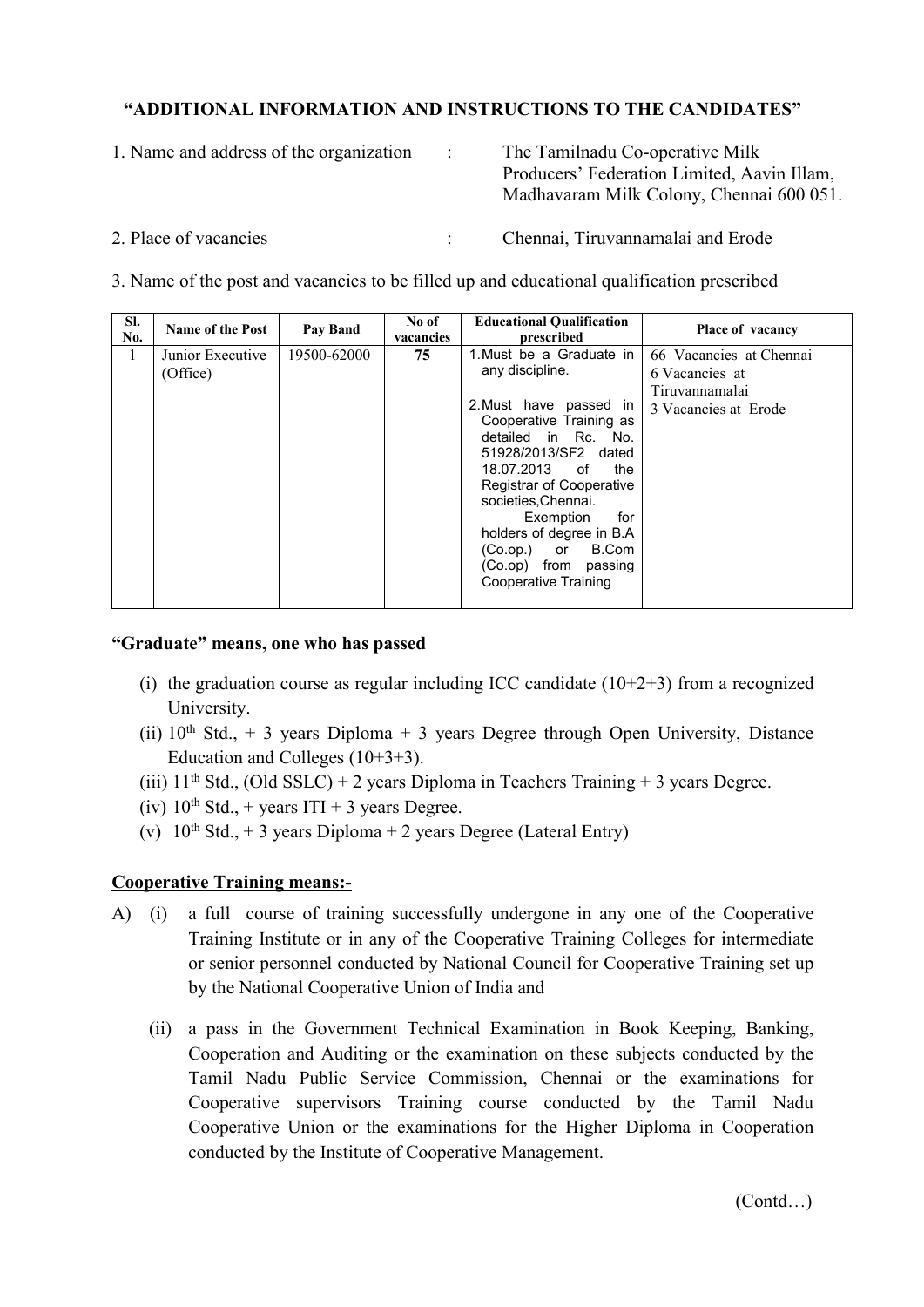- B. Short Term or condensed basic training course in Cooperation and has passed the examination for the cooperative supervisors training course and in possession of pass certificate issued by the Institute of Cooperative Management.
- C. Diploma course in Cooperation (full Time, Part time, Correspondence Course) of the Tamil Nadu Cooperative Union or Higher Diploma in Cooperation of the National Council for Cooperative Training and in possession of pass certificate issued by the Tamil Nadu Cooperative Union or the National Council for Cooperative Training as the case may be:

Provided that a person who is a B.Com., (Hons) M.Com., degree holder with Cooperation as special subject or M.A., (Cooperation) degree holder or a Post Graduate in Business Administration (Cooperation) of the Vaikunth Mehta National Institute of Cooperative Management, Pune or a Post Graduate Degree in Cooperation of any University recognized by U.G.C. shall be exempted from undergoing the training referred to above:

Provided further that a B.Com., degree holder with Cooperation as optional subject and B.A. (Cooperation) Degree holder shall be exempted from undergoing the training referred to in item  $A$  (i) above, but shall not be exempted from passing the examinations referred to in item A(ii) above in subjects which he had not studied in the B.Com., or B.A. (Cooperation) degree course.

Provided also that a person who is a M.Com., B.Com., (Hons.,) degree holder with a subject other than Cooperation as his special subject shall undergo the training course referred to in item A(i) above and shall pass the examinations referred to in item A(ii) above in subjects which he had not studied in his M.Com., or B.Com., (Hons...) Course.

#### **4. Age Limit (as on 01.07.2018)**

- (i) Minimum age: 18 years
- (ii) Maximum age: OC : 30 years

No age limit for BC/MBC & DNC/SC/ST candidates.

Relaxation upto 10 years over and above the maximum age limit of 30 years prescribed under OC category, in respect of Differently abled candidates.

#### **5. Application and Processing fee:**

The Candidates belonging to the OC / BC / MBC & DNC will be required to pay an application and processing fee of Rs.250 **(Non-refundable).** The Candidates belonging to the SC / SC (A) / ST will be required to pay an application and processing fee of Rs.100 **(Non-refundable).** The application and processing fee should be sent through DD drawn in favour of "The Managing Director, TCMPF Ltd., Chennai – 51" along with the application.

(Contd…)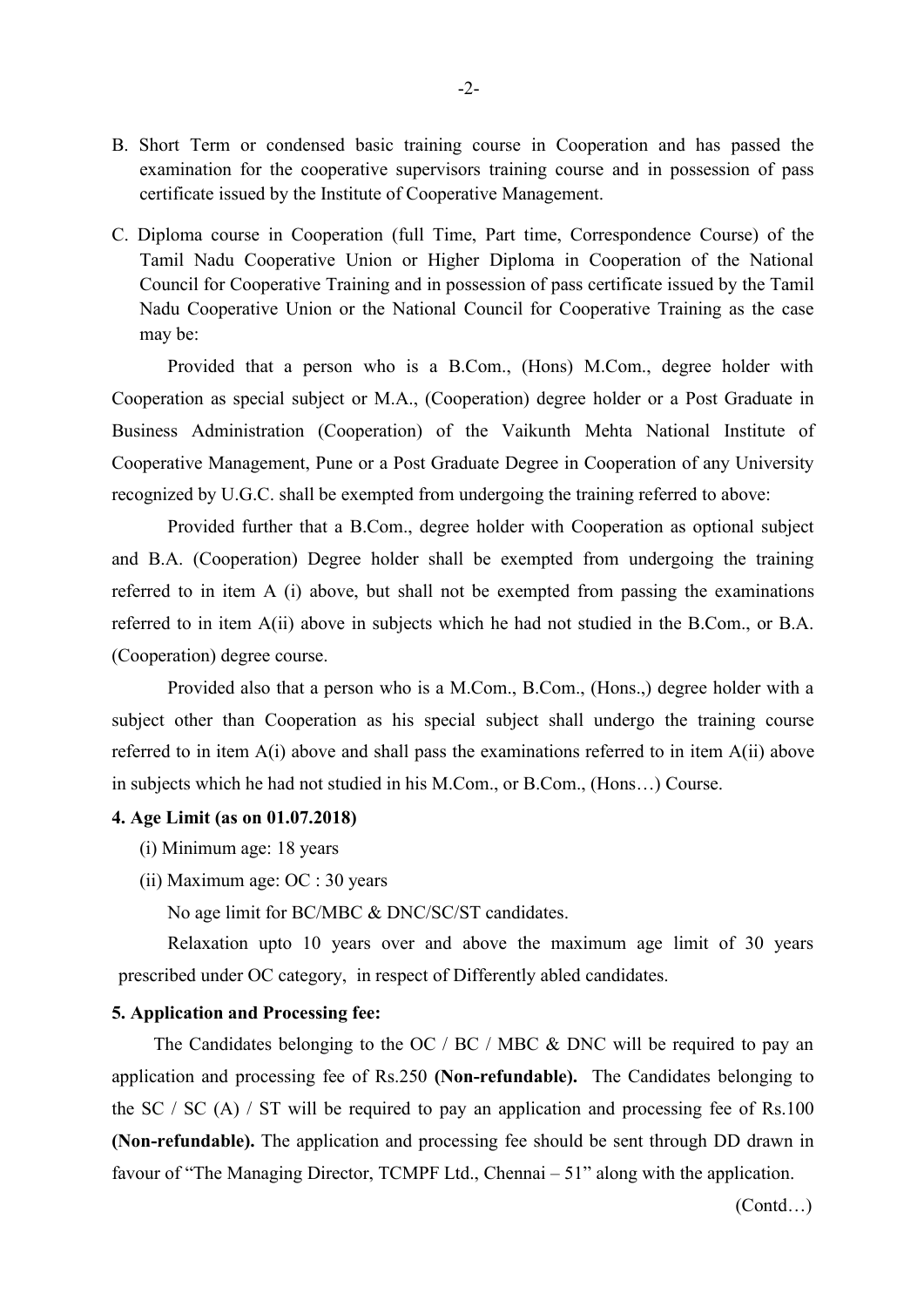#### **6. Procedure of selection**:

The selection will be made in two successive stages, viz.

- (i) Written Examination Objective type questions on English knowledge, Test of Reasoning, Quantitative Aptitude, General knowledge and Subject knowledge concerned.
- (ii) Oral Test in the form of an interview will be conducted in respect of candidates who have secured top marks in the written test.

### **7. General Information:**

- The applicants applying for the examination should go through all instructions carefully and ensure that they fulfill all eligibility conditions.Their admission will be purely subject to satisfying of the eligibility conditions.
- The applicants should send two copies (candidate copy & office copy) of duly filled in Hall Ticket in the prescribed format. The Hall Tickets for eligible applicants will be sent by post. The applicants must comply with each and every instruction given in the Hall Ticket.
- Applicants should possess adequate knowledge of Tamil on the date of this notification.
- If no qualified and suitable women applicants are available for selection against the vacancies reserved for them, those vacancies will be filled by male applicants belonging to the respective communal categories.
- Incomplete applications and applications containing false claims or incorrect particulars relating to category of reservation / education qualification/ other basic qualification/age / communal categories will be liable for rejection.

The filled in application complete in all respects along with Demand Draft, Photocopies of required documents and other enclosures should be sent to the address mentioned in the advertisement either by Registered post or Speed post. If sent by any other mode it is the responsibility of the candidate to ensure the receipt of the application in the office before the last date and time mentioned in the advertisement. Management will not be responsible for any postal delay.

**The name of the post to which applied for, should be indicated on the envelope by the candidate.**

### **MANAGING DIRECTOR**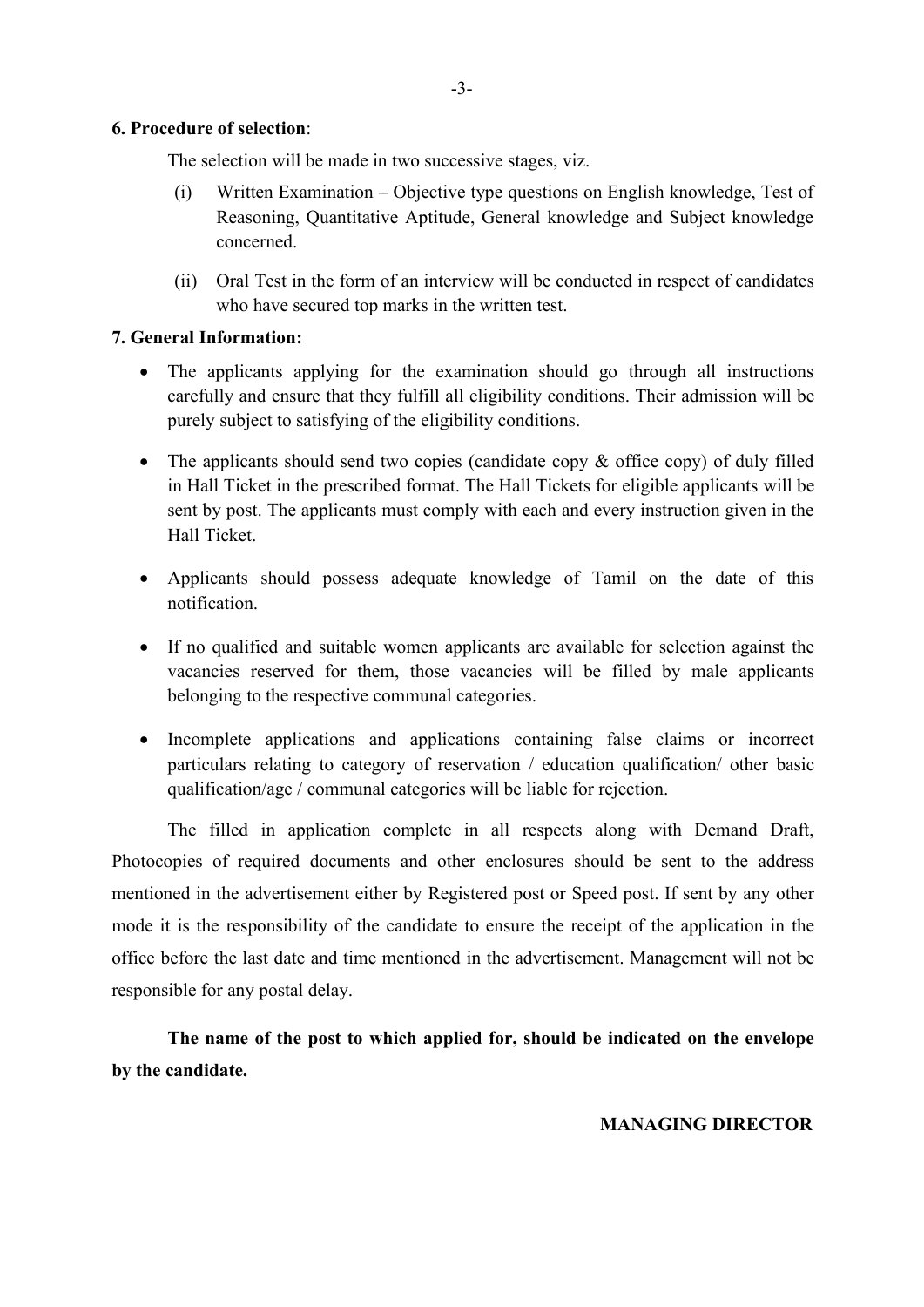# **APPLICATION FORM**

| Post applied for                  |  |
|-----------------------------------|--|
| <b>Advertisement No. and Date</b> |  |

## Please affix recent passport size photo here

| 1.             | Name of the Candidate<br>(in BLOCK LETTERS)        |                     |               |                 |           |           |               |  |  |
|----------------|----------------------------------------------------|---------------------|---------------|-----------------|-----------|-----------|---------------|--|--|
| 2.             | Gender (Tick in relevant Box)                      | <b>Male</b>         | <b>Female</b> |                 |           |           |               |  |  |
| 3              | Date of Birth                                      | Date                |               | Month           |           | Year      |               |  |  |
| $\overline{4}$ | Age as on 01.07.2018<br>(in completed years)       |                     |               |                 |           |           |               |  |  |
| 5.             | Father's Name                                      |                     |               |                 |           |           |               |  |  |
| 6.             | Mother's Name                                      |                     |               |                 |           |           |               |  |  |
| $\overline{7}$ | <b>Marital Status</b><br>(Tick in relevant Box)    | Married             |               |                 |           | Unmarried |               |  |  |
| 8              | Spouse Name<br>Husband / Wife                      |                     |               |                 |           |           |               |  |  |
| 9              | If applicant is Female                             | Widow               |               | Destitute Widow |           |           | <b>Others</b> |  |  |
| 10             | Place of Birth                                     |                     |               |                 |           |           |               |  |  |
| 11             | Native District and State                          |                     |               |                 |           |           |               |  |  |
| 12             | If other than TN, Specify<br>the Name of the State |                     |               |                 |           |           |               |  |  |
| 13             | Mother Tongue                                      |                     |               |                 |           |           |               |  |  |
| 14             | Other languages known                              |                     |               |                 |           |           |               |  |  |
| 15             | Nationality<br>(Tick in relevant Box)              | Indian              |               | <b>Others</b>   |           |           |               |  |  |
| 16             | Religion (Please specify)                          |                     |               |                 |           |           |               |  |  |
| 17             | <b>Address for Communication</b>                   |                     |               |                 |           |           |               |  |  |
|                | Door No.                                           | <b>Street Name:</b> |               |                 |           |           |               |  |  |
|                | City/Village:                                      | District:           |               |                 |           |           |               |  |  |
|                | State:                                             |                     |               |                 | Pin code: |           |               |  |  |
|                |                                                    |                     |               |                 |           |           |               |  |  |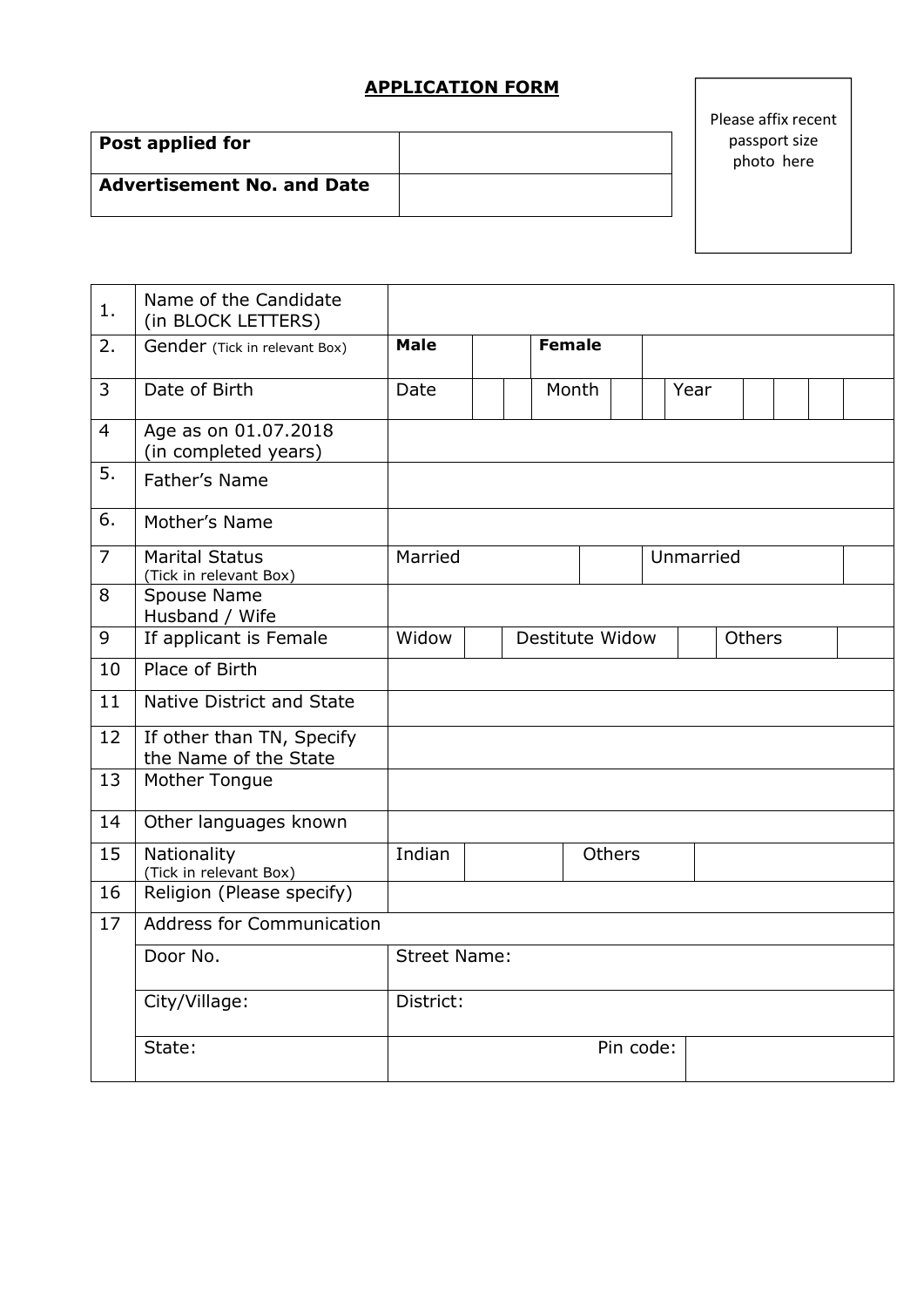|     | <b>Permanent Address</b>                                                    |                                        |                                 |                                                                                                       |                                          |                                                                       |                                 |                                                 |  |                                                               |  |                         |  |                         |
|-----|-----------------------------------------------------------------------------|----------------------------------------|---------------------------------|-------------------------------------------------------------------------------------------------------|------------------------------------------|-----------------------------------------------------------------------|---------------------------------|-------------------------------------------------|--|---------------------------------------------------------------|--|-------------------------|--|-------------------------|
| 18  | Door No.                                                                    | <b>Street Name:</b>                    |                                 |                                                                                                       |                                          |                                                                       |                                 |                                                 |  |                                                               |  |                         |  |                         |
|     | City/Village:                                                               |                                        |                                 |                                                                                                       | District:                                |                                                                       |                                 |                                                 |  |                                                               |  |                         |  |                         |
|     | State:                                                                      |                                        |                                 |                                                                                                       |                                          |                                                                       | Pin code:                       |                                                 |  |                                                               |  |                         |  |                         |
| 19. | <b>Communal Category</b><br>(Please tick in relevant<br>box)                |                                        |                                 | <b>OC</b>                                                                                             | <b>BC</b>                                | <b>BCM</b>                                                            | <b>MBC</b>                      | <b>SC</b>                                       |  | SC(A)                                                         |  | <b>ST</b>               |  | <b>DNC</b>              |
| 20. | Name of the Sub Caste                                                       |                                        |                                 |                                                                                                       |                                          |                                                                       |                                 |                                                 |  |                                                               |  |                         |  |                         |
| a.  | <b>Community Certificate</b><br>No.                                         |                                        |                                 |                                                                                                       |                                          |                                                                       |                                 |                                                 |  |                                                               |  |                         |  |                         |
| b.  | Date of Issue                                                               |                                        |                                 | Date                                                                                                  |                                          |                                                                       | Month                           |                                                 |  | Year                                                          |  |                         |  |                         |
| c.  | <b>Issuing Authority</b>                                                    |                                        |                                 |                                                                                                       |                                          |                                                                       |                                 |                                                 |  |                                                               |  |                         |  |                         |
| d.  | Name of the Taluk                                                           |                                        |                                 |                                                                                                       |                                          |                                                                       |                                 |                                                 |  |                                                               |  |                         |  |                         |
| e.  | Name of the District                                                        |                                        |                                 |                                                                                                       |                                          |                                                                       |                                 |                                                 |  |                                                               |  |                         |  |                         |
| 21. | Are you a Differently<br>Abled Person?<br>If yes, please specify            |                                        |                                 |                                                                                                       |                                          |                                                                       |                                 |                                                 |  |                                                               |  |                         |  |                         |
| 22. | Whether<br>coming under<br>priority?<br>If yes, tick<br>the relevant<br>box | <b>DW</b>                              | Inter<br>caste<br>Marri-<br>age | Ex-Service man<br>dependents of<br>Ex-service<br>man,<br>dependents of<br>serving Army<br>personnel's |                                          | Freedom<br>Fighter<br>and<br><b>Thiyagis</b><br>for Tamil<br>language | Burma /<br>Ceylon<br>Repatriate | Owner<br>of the<br>land<br>acquired<br>by Govt. |  | <b>Physically</b><br>Handi-<br>capped<br>exclusively<br>Ortho |  | Orphans                 |  | Not<br>appli-<br>cable  |
| a.  | Certificate No.                                                             |                                        |                                 |                                                                                                       |                                          |                                                                       |                                 |                                                 |  |                                                               |  |                         |  |                         |
| b.  | Date of Issue                                                               |                                        |                                 | Date                                                                                                  |                                          |                                                                       | Month                           |                                                 |  | Year                                                          |  |                         |  |                         |
| c.  | <b>Issuing Authority</b>                                                    |                                        |                                 |                                                                                                       |                                          |                                                                       |                                 |                                                 |  |                                                               |  |                         |  |                         |
| d.  | Name of the District                                                        |                                        |                                 |                                                                                                       |                                          |                                                                       |                                 |                                                 |  |                                                               |  |                         |  |                         |
| e.  | Name of the Taluk                                                           |                                        |                                 |                                                                                                       |                                          |                                                                       |                                 |                                                 |  |                                                               |  |                         |  |                         |
| 23. | Educational<br>Qualification                                                | <b>Medium of</b><br><b>Instruction</b> |                                 |                                                                                                       | <b>Name of the</b><br><b>Institution</b> |                                                                       | Year of<br>passing              | <b>Total</b><br><b>Marks</b>                    |  | <b>Marks</b><br><b>Secured</b>                                |  | $\mathbf{O}/\mathbf{O}$ |  | Grade /<br><b>Class</b> |
| a.  | S.S.L.C                                                                     |                                        |                                 |                                                                                                       |                                          |                                                                       |                                 |                                                 |  |                                                               |  |                         |  |                         |
| b.  | $H.S.C (+2)$                                                                |                                        |                                 |                                                                                                       |                                          |                                                                       |                                 |                                                 |  |                                                               |  |                         |  |                         |
| c.  | ITI/Teacher<br>Training<br>$(2 \text{ years})$                              |                                        |                                 |                                                                                                       |                                          |                                                                       |                                 |                                                 |  |                                                               |  |                         |  |                         |
| d.  | Diploma                                                                     |                                        |                                 |                                                                                                       |                                          |                                                                       |                                 |                                                 |  |                                                               |  |                         |  |                         |
| e.  | Degree                                                                      |                                        |                                 |                                                                                                       |                                          |                                                                       |                                 |                                                 |  |                                                               |  |                         |  |                         |
| f.  | Diploma in<br>Co.op.                                                        |                                        |                                 |                                                                                                       |                                          |                                                                       |                                 |                                                 |  |                                                               |  |                         |  |                         |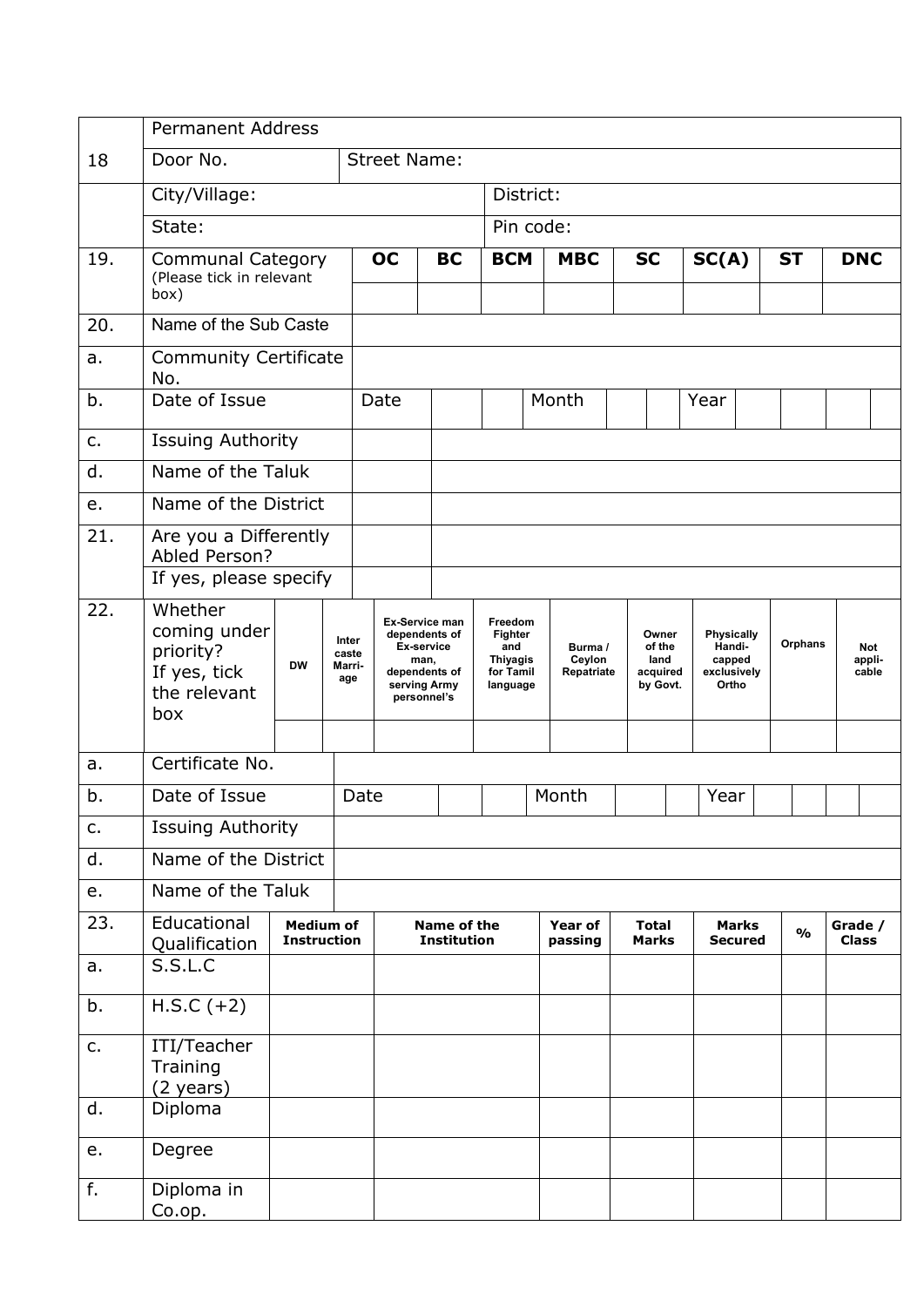| g.                        | Post<br>Graduate                               |                                                                                                                    |        |                               |                  |    |
|---------------------------|------------------------------------------------|--------------------------------------------------------------------------------------------------------------------|--------|-------------------------------|------------------|----|
| h.                        | Degree<br>M. Phil                              |                                                                                                                    |        |                               |                  |    |
| $\overline{\mathbf{i}}$ . | Ph. D                                          |                                                                                                                    |        |                               |                  |    |
| j.                        | PG Diploma                                     |                                                                                                                    |        |                               |                  |    |
| $\overline{k}$ .          | Others                                         |                                                                                                                    |        |                               |                  |    |
| 24.                       | Details of<br>Previous<br>employment<br>if any | Name and address of the<br>Institution                                                                             |        | Designation &<br>Salary drawn | From             | To |
| 25.                       |                                                | Details of conviction / Punishment /<br>Disqualification / criminal case,<br>disciplinary proceedings etc., if any |        |                               |                  |    |
| $\overline{26}$ .         | Fees<br>Remittance<br><b>Details</b>           | Amount<br>(Rs.)                                                                                                    | DD No. | Date                          | Name of the Bank |    |
| 27.                       | Mobile No. /<br>Phone No                       |                                                                                                                    |        |                               |                  |    |

## **28. Declaration:**

I, hereby, declare that all the particulars furnished in this application are true, correct and complete to the best of my knowledge and belief. In the event of any information being found false or incorrect or ineligibility being detected before or after the examination, action can be taken against me by TCMPF Ltd.

Date:

Place: Signature of the Candidate

## **Encl :**

- 1. Self attested photo copies of Certificates
- 2. Demand Draft
- 3. Self Addressed envelope
- 4. 2 copies of Hall Ticket duly filled in affixing the passport size photograph
- 5. Passport size photo 2 Nos. (should be enclosed along with application)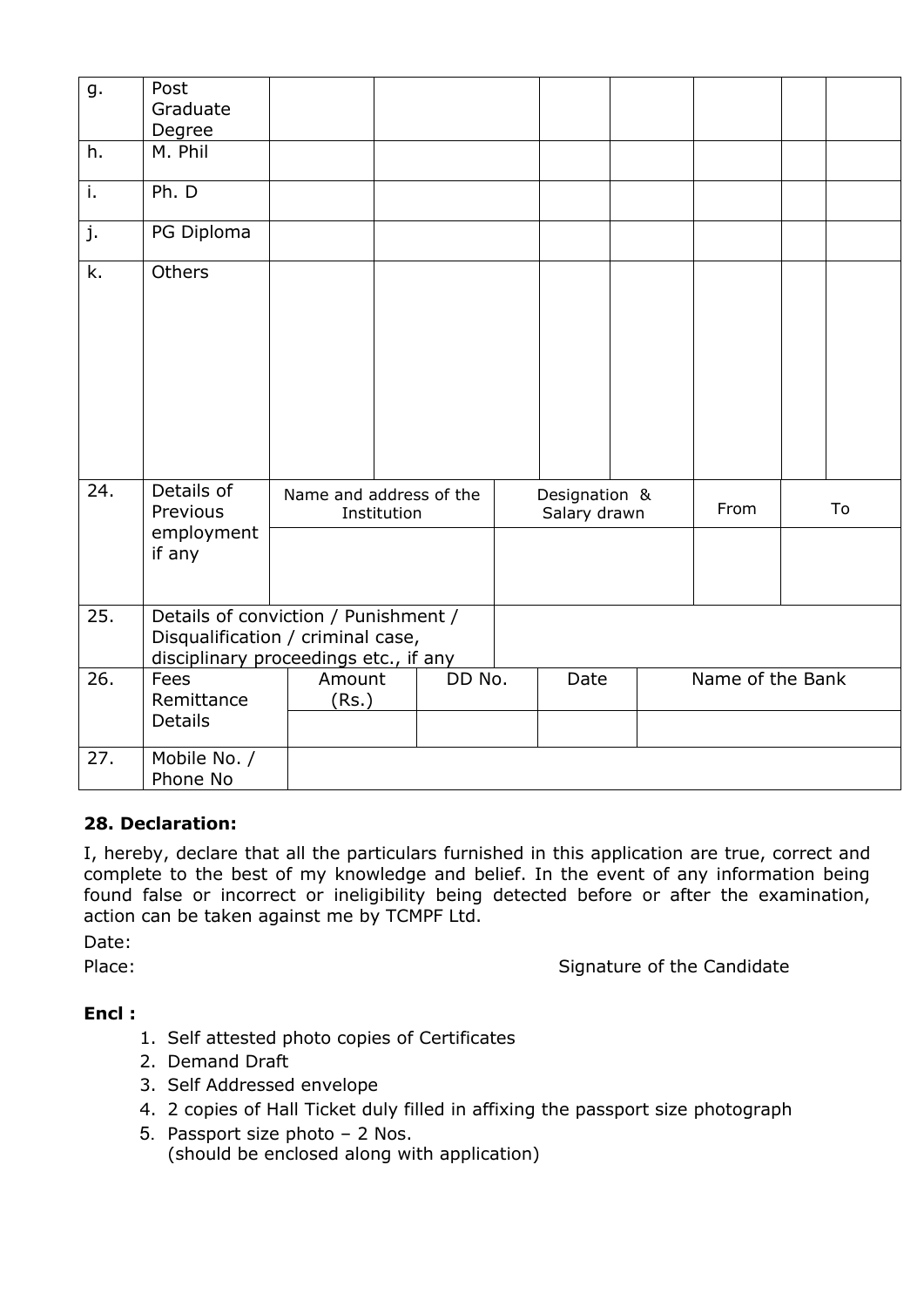### Candidate Copy

# TAMIL NADU COOPERATIVE MILK PRODUCERS' FEDERATION LIMITED **HALL TICKET**

## **WRITTEN TEST FOR THE POST OF ……………………………… …..'2018**

| 1. Roll No.<br>(will be assigned by the management)                      |                                 |
|--------------------------------------------------------------------------|---------------------------------|
| 2. Name of the Candidate                                                 | Please affix<br>recent passport |
| 3. Address of the Candidate                                              | size photo here                 |
| $\Lambda$ $(M/\mu)$ it are $T$ and $\mu$ is a filler developed and $\mu$ |                                 |

4**.** Written Test (to be filled by the management) :

| Date and time of written test | Venue of the Examination |
|-------------------------------|--------------------------|
| FN / AN<br>                   |                          |

Signature of the Candidate **Authorised Signatory with seal** 

#### **Important Instructions**

- 1. In the Hall ticket the Roll No. need not be filled up by the applicant at the time of submission and the same will be assigned by the management while sending Hall ticket for appearing written test. Candidate to fill up name and address only. Candidate to sign at demarked space and paste photo and sign across it.
- 2. Candidates are instructed to bring this Hall Ticket for the written test. Candidates without Hall Tickets will not be allowed to write the written test.
- 3. Candidates appearing for the written test should be present at least half an hour before the commencement of the written test. Candidates coming after 15 minutes of the start of the written test will not be allowed to write the written test.
- 4. No mobiles and electronic devices will be allowed inside the examination Hall.
- 5. The Candidate should return the Question booklet to the Invigilator at the end of the written test. Failure to return the Question booklet will result in non-evaluation of the answers of the candidate.
- 6. No candidate will be allowed to leave the Examination Hall till the time of closure of the written test.
- 7. Admission to written test will not confer any right of appointment.
- 8. Please see Additional Information and Instructions to Candidates in website [www.aavinmilk.com.](http://www.aavinmilk.com)
- 9. If any error in name and address is noticed, the candidate should intimate promptly to the Management before the publication of result for rectification and subsequent request will not be complied with.
- 10. Candidates should write their Roll No. only in the place prescribed.Writing their name or any type of marking other than answers in the booklet will result in non evaluation of the answers in the written test.